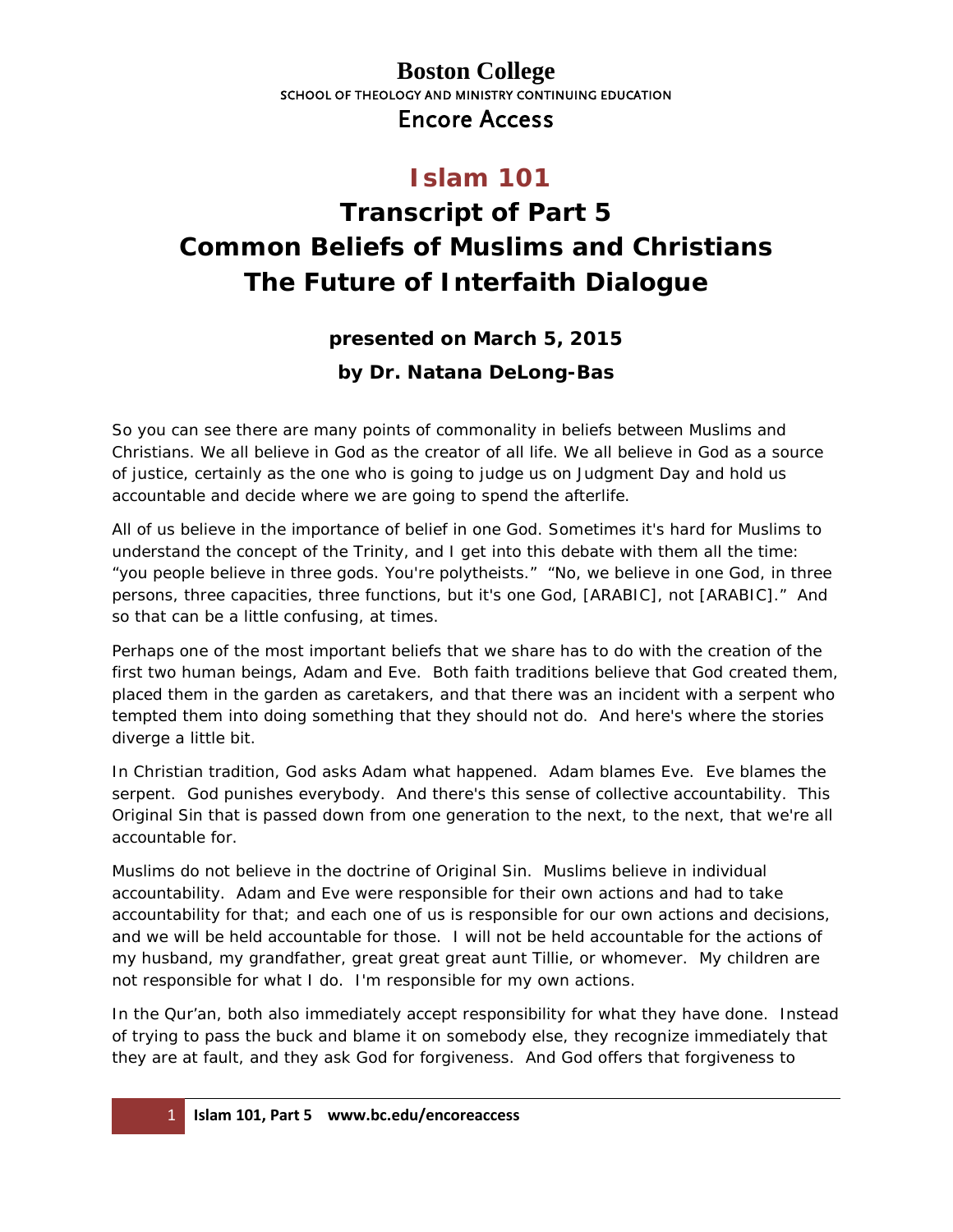## Boston College

them. There's still punishment and accountability, they get kicked out of the garden, but God offers them forgiveness and tells them that he will provide them with guidance for the rest of their lives.

One other interesting point I would make with respect to Creation. [The] Book of Genesis, in chapters two and three, talks about the order of Creation. And we all know that Adam was made first and then God made some animals and did some other things. And Eve, God created second, and that has led to certain theological interpretations of women as lesser, inferior, subordinate, over time.

In the Qur'an, first, man and woman are created at the same time, from a single soul, and one is not created before the other. And this reality of being created from a single soul means that they are also—neither one is ever complete without the other. So if you ever heard people talk about that beautiful idea of the soul mate—there's this idea that in order to be whole again, you need to find that *zawj*, that spouse, that completes you.

Mary and Jesus are certainly very present in the Qur'an. It's interesting to note that they are always talked about with reference to each other. Mary is always described as the Mother of Jesus, and Jesus is always described as the Son of Mary. So they go together as a pair.

The Qur'an confirms the virgin conception and birth of Jesus. There's this scene where Mary has left her family, and she's taken shelter out in a far location, and an angel appears to her. And she's worried about this angel who looks like a man, and she warns him that she's a chaste woman. She's not interested in fooling around. He needs to leave her alone.

And he tells her that he's bringing her a message from God, that she is going to have a child. And her response is very similar to that in the Bible. "Really? How's this going to happen? Because I've never known a man." "Don't worry; with God, everything is easy." God simply says, "Be," and it is. It's the same way that the God of the Old Testament creates in the first chapter of the Book of Genesis.

The terminology that is used to describe Jesus is also reminiscent of biblical language. Jesus is referred to as a Word from God and a Spirit from God, and those phrases are only used in the Qur'an to describe Jesus. It's reminiscent of the language opening the Gospel of John. In the beginning was the Word, and the Word was with God, and the Word was God. So we have this Word from God and Spirit of God confirming that this Jesus has a very special status and no earthly father.

And the Qur'anic telling of the story, which we'll take from chapter 19 of the Qur'an—Mary is actually the only woman who is named in the Qur'an. We have more information about the Virgin Mary in the Qur'an than we do in the entire New Testament. Some of this information comes from books that didn't make it into the canonical Bible, specifically the Gospel of Mary, which is used by Coptic Christians until today.

So we have, in chapter 19, this description of—Mary has accepted receiving Jesus into her, and comes to the moment of childbirth, which is an extremely vulnerable moment and an extremely painful moment. And we see this depiction of her, standing here, holding onto the trunk of a palm tree, crying out, "I put to God that I had not experienced this." She's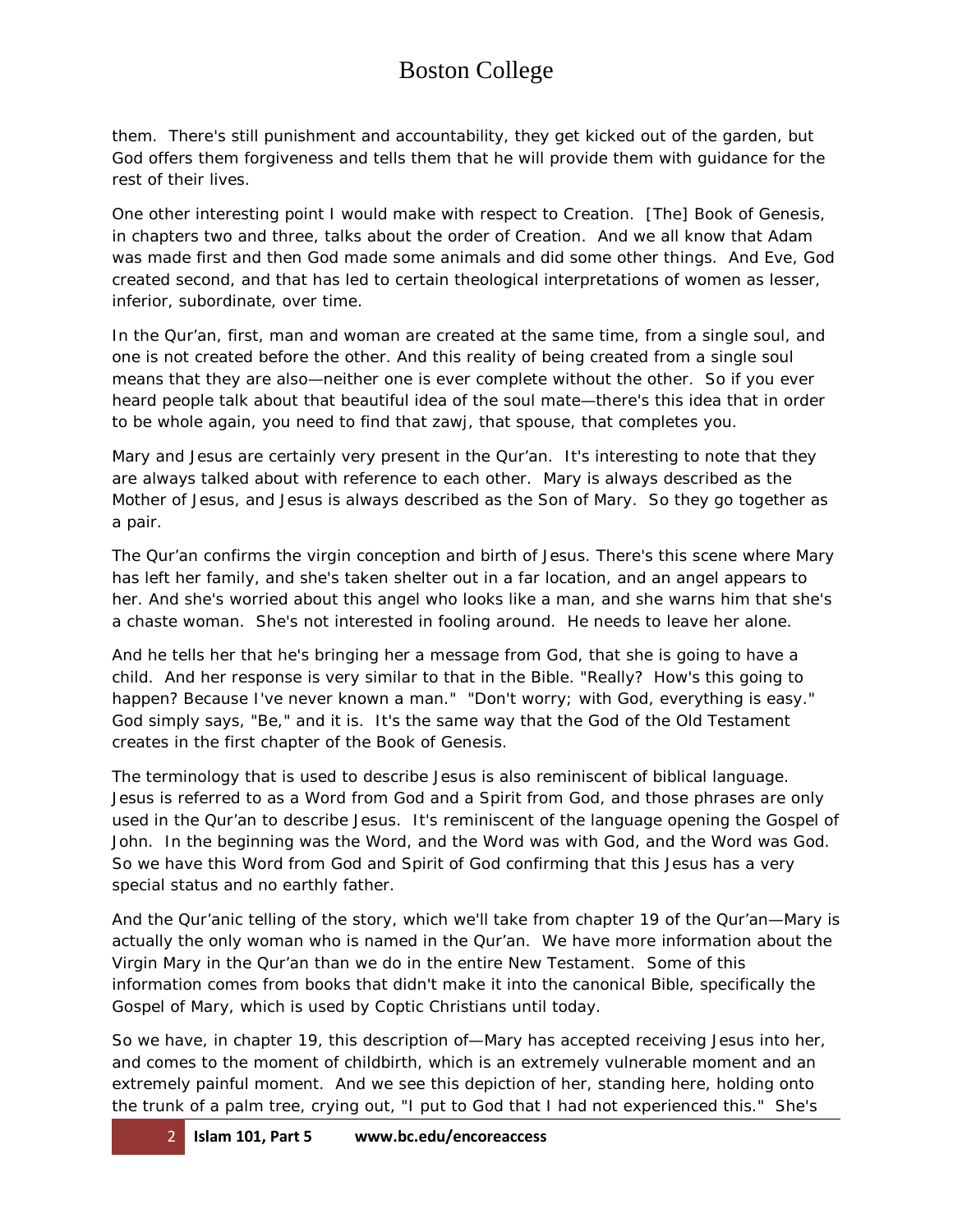### Boston College

alone. She's having this baby. It's very painful and God responds to her, "Don't worry, I'll take care of you. Look, shake the tree, there are ripe dates there, [to] provide you with food. Look, there's a stream here to provide you with water."

The only thing that God asked of her that day was that she simply not speak to anyone. And so she has her baby, is cared for in this very tender relationship with God, and once the baby is born, then she goes back to her family. [Her] family, not surprisingly, is not very happy. "Where'd this baby come from? What have you been doing? Mary, daughter of Aaron, your father was not an evil man. Your mother was not unchaste. What has happened here?"

So she's not allowed to talk to anybody that day. So who speaks up to defend her? The Infant Jesus. One of his miracles in the Qur'an, is to speak as an infant, and he speaks up to defend his mother, to defend a woman who has been falsely accused of unchastity.

What do Muslims believe about Jesus? They believe that Jesus was a Word from God and a Spirit from God, but not the Son of God. This is probably one of the biggest differences between Islam and Christianity. For Muslims, the understanding of God is that God is completely separate from human beings. And so the idea of God having a son, which always seems to be interpreted literally, that's not something that God would do, because God is not human like us.

Muslims also do not believe in the Crucifixion, Death, and Resurrection of Jesus, which was certainly pivotal to Christianity. And the reason for that goes back to that discussion of individual accountability. If we are not collectively responsible for the sins of other people, then it would not be possible for one individual to engage in one all-atoning sacrifice to save all of humanity. Each one of us ends up being responsible for our own actions. Islamic tradition teaches that when God goes to judge you in the afterlife, your good deeds will be weighed against your bad deeds. If your good deeds are heavier, you'll go to Paradise. If your bad deeds are heavier, then it's unfortunate for you, you will end up in Hell.

So what exactly do they do with the whole Crucifixion, Death, Resurrection thing, with respect to Jesus? The exegetes, those who interpret Scripture, have two different interpretations of one verse. This verse says that God raised Jesus up. Some understand that to be a reference to the Ascension: that God literally raised Jesus up into heaven, so that he did not die. Others said, well, this raising up is really more symbolic, more metaphorical.

Crucifixion was a horrible way to die. It was a painful and humiliating way to die. And it would be unthinkable for God to allow one of his precious messengers to die in such a gruesome, unacceptable way. And so the idea of God raising him up would be raising him above that kind of death. And so the explanation is typically that it wasn't Jesus who died. It was somebody else who looked like him. But that Jesus himself was not crucified.

Where might this leave us with respect to interfaith dialogue and relations? Because I realize I'm running out of time. I have so much to say, and never enough time to say it all. I think that one of the things Muslims and Christians really need to think seriously about is, what kind of dialogue or relationship are we looking for? Are we looking for one in which we